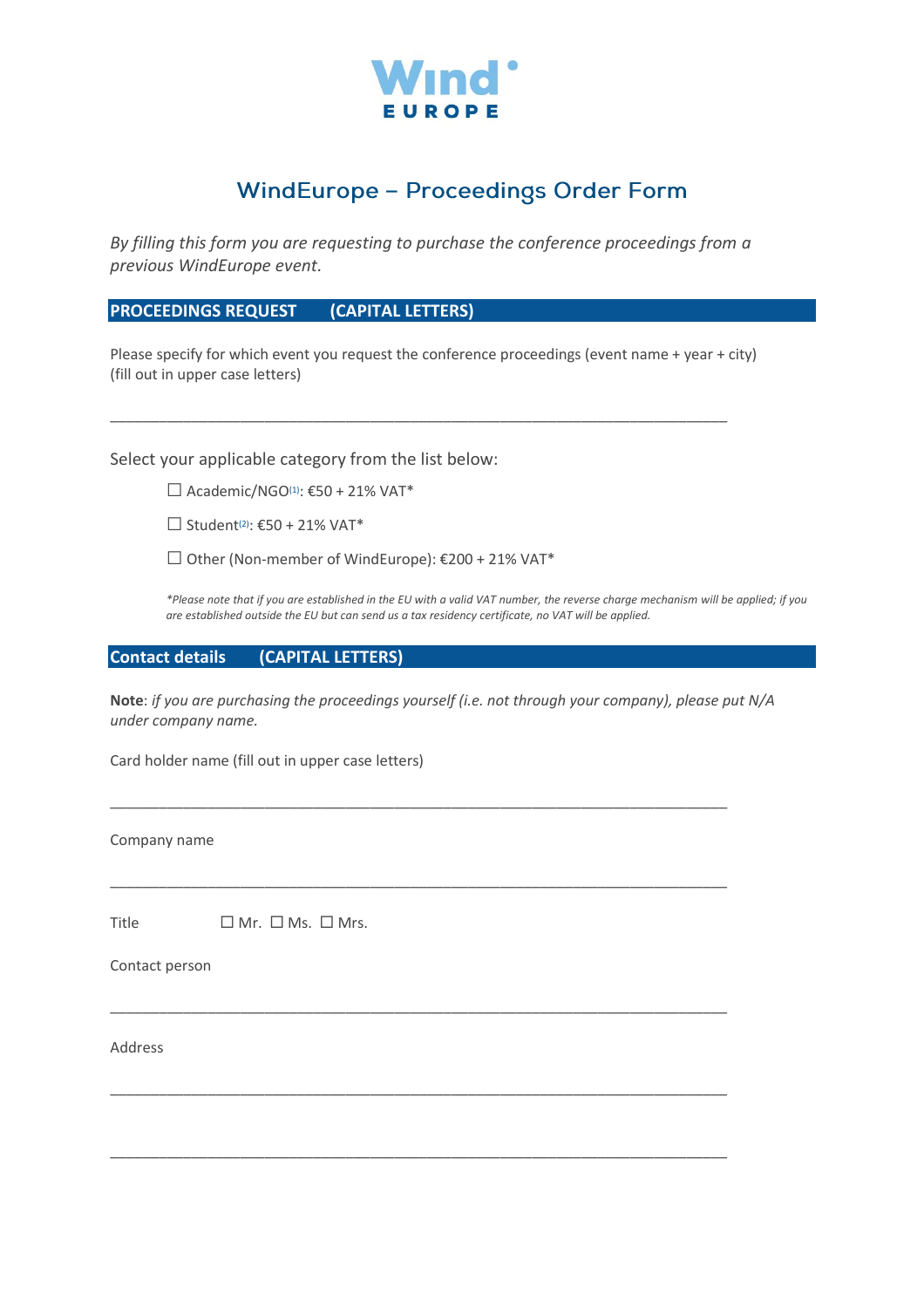| Zip/Postal code |                                                                                                                                                                                                                                                                       |
|-----------------|-----------------------------------------------------------------------------------------------------------------------------------------------------------------------------------------------------------------------------------------------------------------------|
| City            |                                                                                                                                                                                                                                                                       |
| Country         |                                                                                                                                                                                                                                                                       |
| Phone           |                                                                                                                                                                                                                                                                       |
| E-mail          |                                                                                                                                                                                                                                                                       |
| VAT number      |                                                                                                                                                                                                                                                                       |
| PO number       |                                                                                                                                                                                                                                                                       |
| <b>Payment</b>  |                                                                                                                                                                                                                                                                       |
|                 | $\Box$ Visa $\Box$ MasterCard<br><b>Credit card payment</b>                                                                                                                                                                                                           |
|                 | Credit card number<br>Card security code                                                                                                                                                                                                                              |
|                 | Expiry date                                                                                                                                                                                                                                                           |
| П               | <b>Payment by bank transfer</b><br>Bank: ING Belgium, Avenue Marnix 24, 1000 Brussels, Belgium<br>Account holder: Wind Europe Asbl<br>Account number: 363-0420903-60<br>Swift/BIC: BBRUBEBB<br>IBAN: BE73 3630 4209 0360<br>Communication: Proceedings + company name |

Date \_\_\_\_\_\_\_\_\_\_\_\_\_\_\_\_\_\_\_\_ Signature \_\_\_\_\_\_\_\_\_\_\_\_\_\_\_\_\_\_\_\_\_\_\_\_\_\_\_\_\_\_\_\_\_\_\_

Please return this form by fax: +32 2 213 18 90 or email to [conference@windeurope.org.](mailto:conference@windeurope.org) Proceedings will be dispatched only when payment has been received. For queries regarding the proceedings please contact: [conference@windeurope.org](mailto:conference@windeurope.org)

(1) **Academic/NGO:** Available to those with a current full-time position at an educational institution or a nongovernmental organisation. An official letter from the institution/organisation confirming the full-time employment status must be provided. This document should be sent, when submitting the proceedings